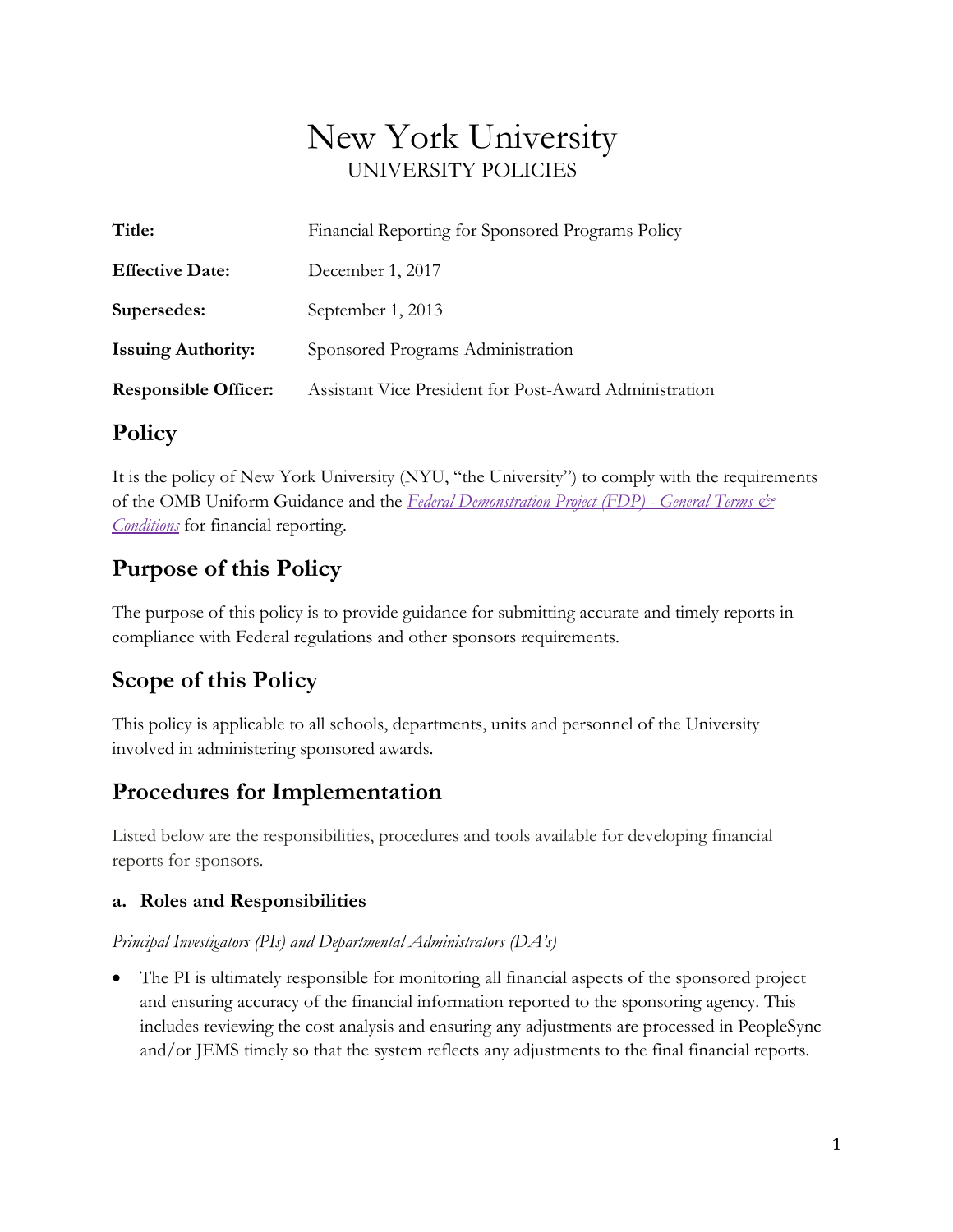- Work with Sponsored Programs Administration (SPA) to ensure financial reports are accurate and submitted timely to sponsor.
- After reviewing and approving the final financial report that SPA will submit to the sponsor, the PI and/or DA will provide the date of submission of the final progress report to the sponsor.
- Follow procedures outlined in the Award Closeout Policy for Sponsored Programs for final reports (technical, financial, and other reports).
- To assist PIs and DA's to monitor the financial administration of their awards, there are a number of financial reports available. See Appendix 1 of this policy for a complete listing of these reports.

#### *Sponsored Programs Administration*

- Work with PIs and DA's to complete financial reports.
- Provides the department with a cost analysis to identify any unallowables or request supporting documentation and justification for potential questionable costs.
- Updates cost analysis for adjustments/comments provided by the department.
- Works with departments to ensure approval has been obtained for interim reports where carry-forward prior approval is required.
- Prepares and submits all financial reports in accordance with sponsor requirements and the NYU Award Closeout Policy for Sponsored Programs. The Uniform Guidance requires that annual and final fiscal reports include a certification, signed by someone with the authority to bind the University that the expenditures are proper and in accordance with the terms and conditions of the Federal award.
- Verifies submission of final progress reports by the PI.

#### **b. Federal Awards: Federal Financial Reports (SF 425)**

SPA is responsible for submitting all Federal Financial Reports (also known as FFRs). SPA Financial Analysts are given delegation authority to sign off on all financial reports. These reports are normally submitted on a quarterly, semi-annual or annual basis, as directed by the Federal agency in the Federal Award. A final FFR shall be submitted at the completion of the award agreement. For final FFRs, the reporting period shall be the end date of the project or grant period.

• Quarterly and semi-annual interim reports shall be submitted no later than 30 days after the end of each reporting period.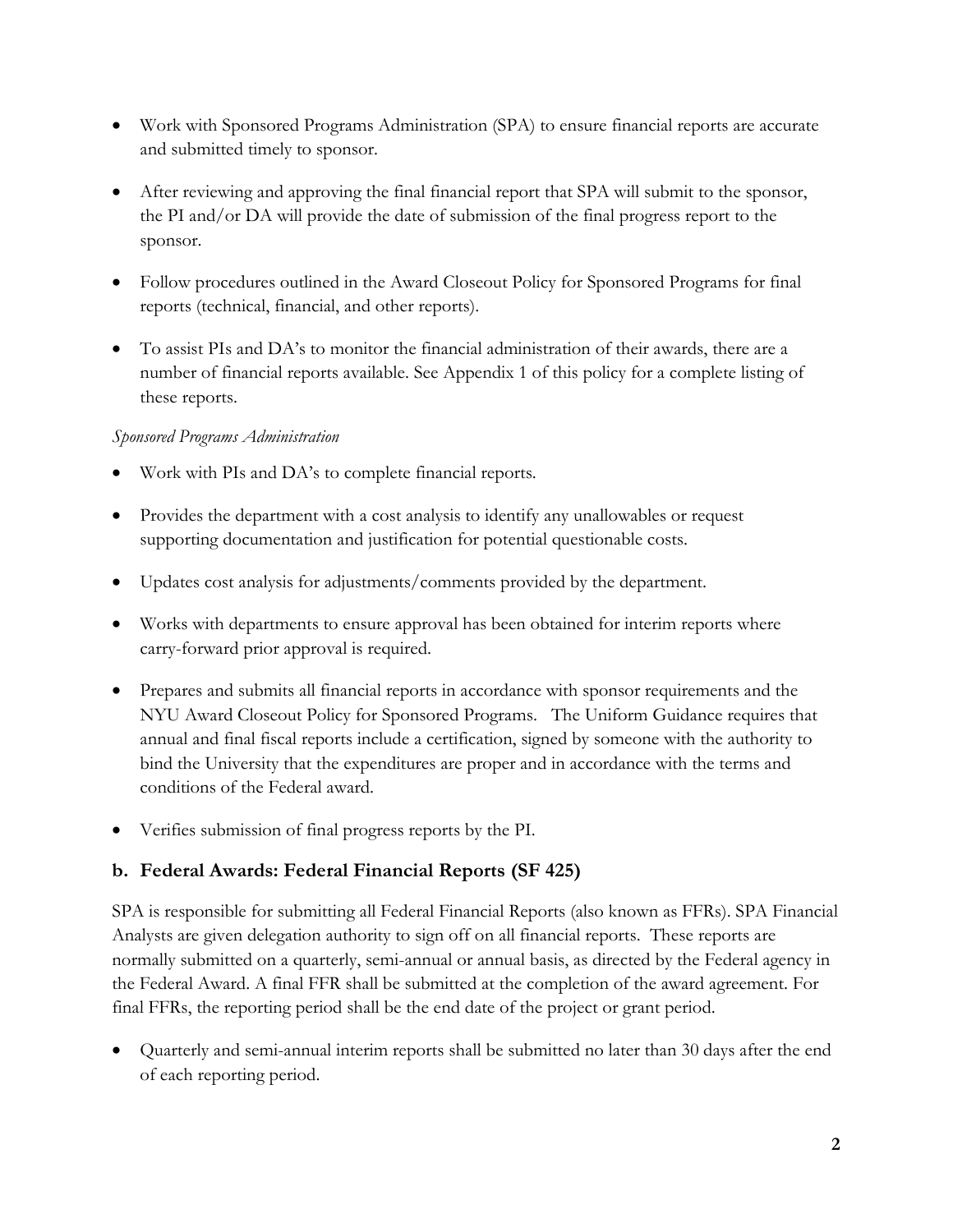- Annual reports shall be submitted no later than 90 days after the end of each reporting period.
- Final reports shall be submitted no later than 90 days after the project or grant period end date. Please note that both NIH and NSF have currently offered to extend final reporting to 120 days after the end of the project. SPA will work with the PIs and Departmental Administrators to make sure all final reports are submitted within specific agency guidelines.

#### **c. Other Awards: Report of Expenditures (also known as ROEs)**

This report summarizes the expenditures incurred for a time period – e.g., monthly, quarterly, annually – based on the original budget, along with any revisions. Typically, foundations and private sponsors use this type of report for reporting financial information. Some sponsors stipulate a deadline for reports of expenditures, and some do not. In all circumstances, NYU follows the 90-day requirement if no deadline is imposed by the sponsor.

#### **d. Non-Financial Reports**

At the time of final financial reporting, the SPA Analyst will request the department provide the submission dates for the final progress or project report as required by the sponsor. SPA does not require copies of these reports.

Final reports (financial and technical) should be prepared in accordance with Award Closeout Policy for Sponsored Programs*.*

### **Policy Definitions**

| Closeout | The process by which a Federal or non-       |
|----------|----------------------------------------------|
|          | Federal awarding sponsor determines that all |
|          | applicable administrative actions and all    |
|          | required work of the award have been         |
|          | completed by the recipient and sponsor. This |
|          | refers both an internal closeout as well as  |
|          | ensuring external sponsor requirements have  |
|          | been met.                                    |
|          |                                              |

### **Related Policies**

- Award Closeout Policy for Sponsored Programs [http://www.nyu.edu/about/policies-guidelines-compliance/policies-and-guidelines/award](http://www.nyu.edu/about/policies-guidelines-compliance/policies-and-guidelines/award-closeout-policy-for-sponsored-programs.html)[closeout-policy-for-sponsored-programs.html](http://www.nyu.edu/about/policies-guidelines-compliance/policies-and-guidelines/award-closeout-policy-for-sponsored-programs.html)
- **Record Retention Policy for Sponsored Programs** [http://www.nyu.edu/about/policies-guidelines-compliance/policies-and-guidelines/financial](http://www.nyu.edu/about/policies-guidelines-compliance/policies-and-guidelines/financial-records-retention-policy-for-sponsored-programs.html)[records-retention-policy-for-sponsored-programs.html](http://www.nyu.edu/about/policies-guidelines-compliance/policies-and-guidelines/financial-records-retention-policy-for-sponsored-programs.html)